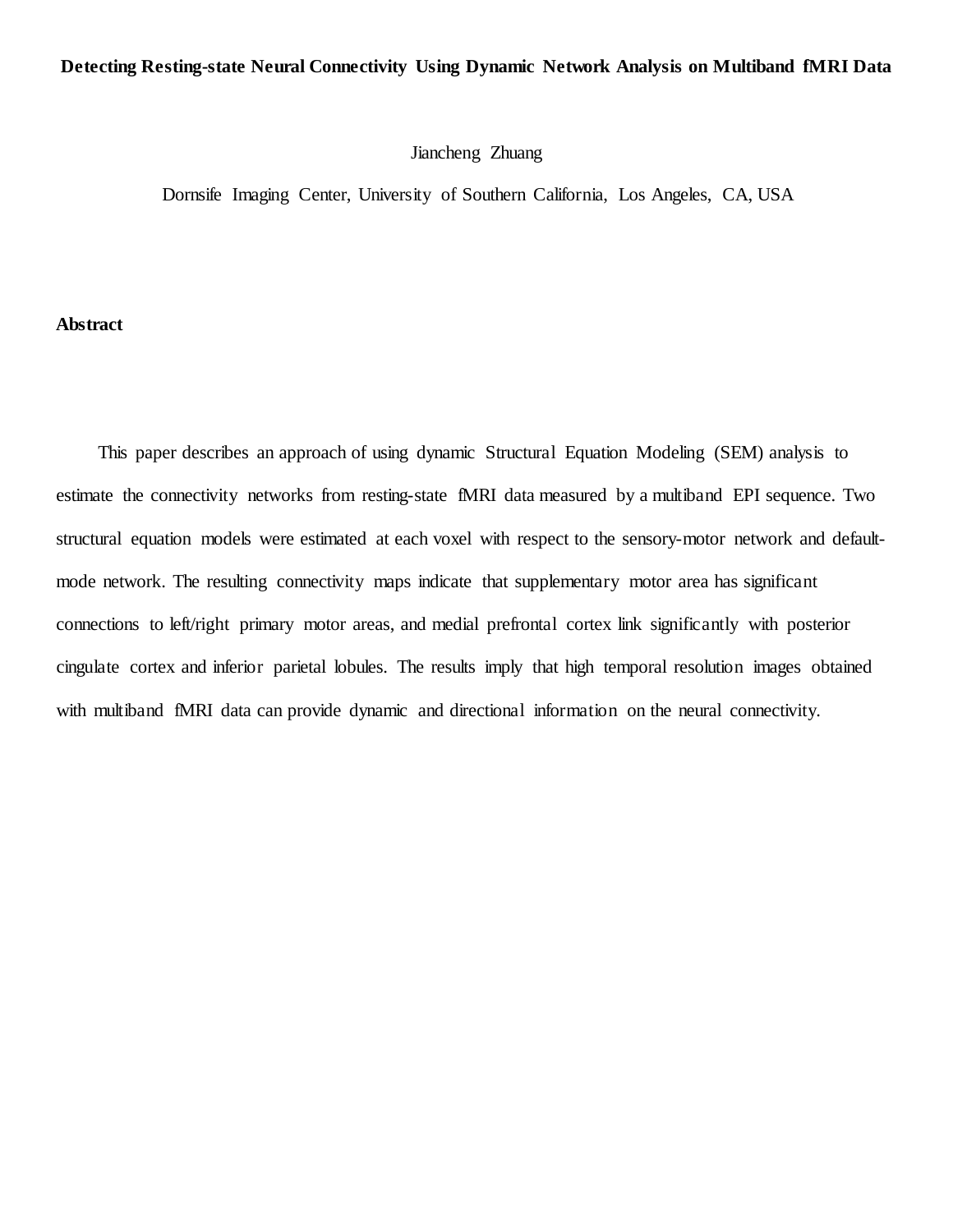### **Introduction**

Determining connectivity between cortical areas from resting-state fMRI data has become an important tool in neuroscience. Historically, the primary focus of fMRI researchers has been on localization of neural activity for resting state or particular tasks, even though their neuroscientific interest is often in the distribution of activity or connectivity across different brain regions. Recently, more attention has been paid to the detection of causal interactions between cortical areas. Conventional correlation analysis used in most connectivity mappings cannot provide causal or directional information between multiple regions in the brain (McIntosh and Gonzalez-Lima, 1994; Büchel and Friston, 1997; Goncalves and Hall, 2003; Penny et al., 2004; Zhuang et al., 2005; Smith et al., 2006).

Previously, we have shown that Structural Equation Modeling (SEM) can be an effective method to ascertain path directions and coefficients from the covariance structure in fMRI data (Zhuang et al., 2005 and 2013). Structural equation modeling (SEM) is a statistical technique that is able to examine causal relationships between multiple variables. The parameters in the SEM are connection strengths or path coefficients between different variables, and reflect the effective connectivity in our neural network model. Each path in the model has direction, and a solvable model must have more than two variables. Parameters are estimated by minimizing the difference between the observed covariances and those implied by a structural or path model. Since SEM solves the whole path model at once, the solution will give the causal direction between multiple regions of interest (ROIs).

While SEM is an effective method to ascertain path directions and coefficients from the covariance structure in fMRI data, in the current literature it is mostly applied using a few fixed models or fixed variables (ROIs in functional neuroimaging). Because these fixed models or ROIs need to be predefined based on existing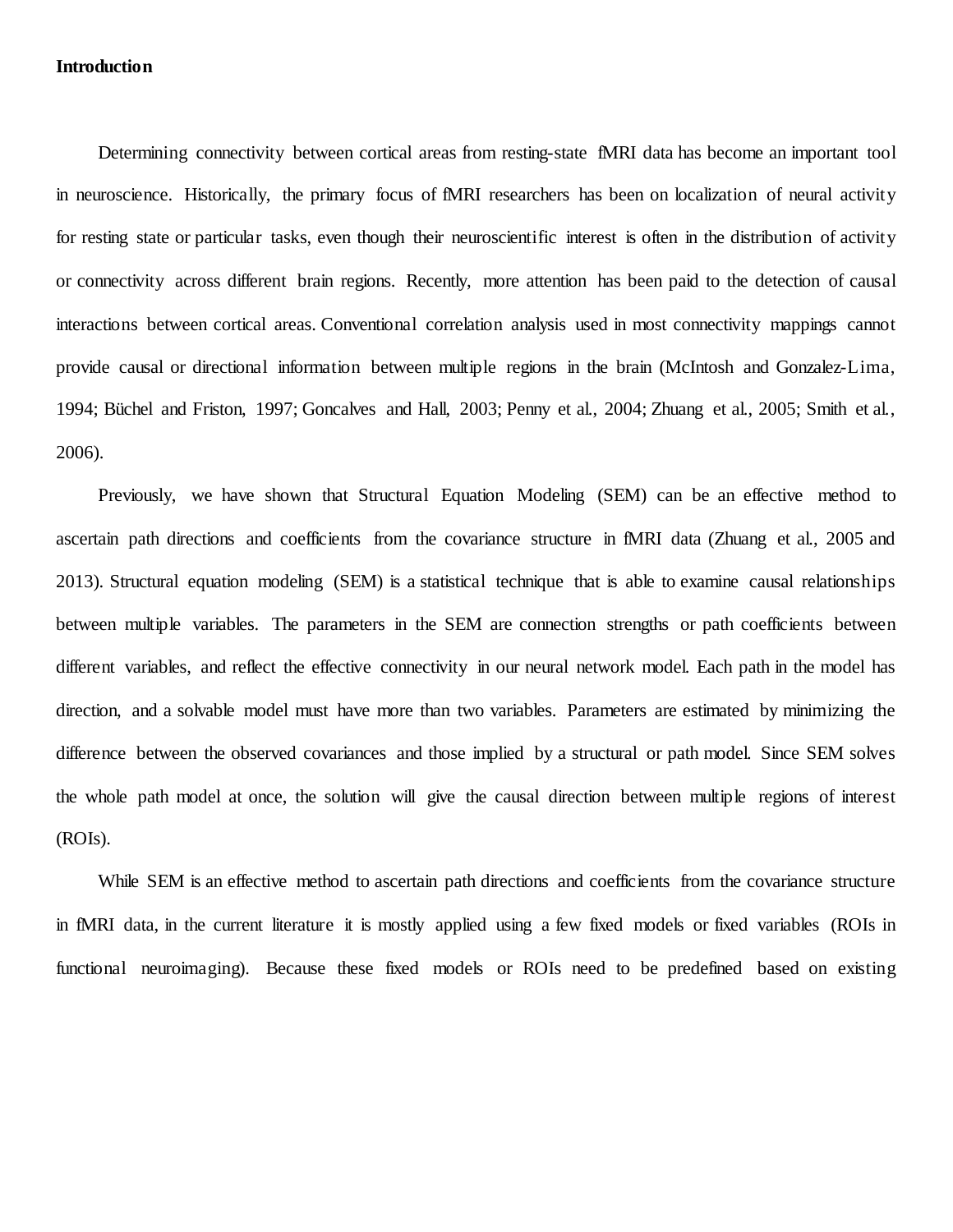knowledge, unknown brain areas cannot be explored using these methods. The present work uses SEM in an exploratory analysis to derive, on a voxel-by-voxel basis, the most significant path model and the corresponding path weights, such that we can generate maps corresponding to model statistical indices, especially finding those areas in which the pattern is uncertain in the connectivity analysis.

The usefulness of SEM depends on the dynamic content of the data. The recently developed mutilband sliceaccelerated technique provides higher temporal resolution for measuring the dynamic fluctuation of fMRI BOLD signals than conventional EPI sequence (Feinberg, et al., 2010). Here, we test if high-speed slice-accelerated multiband EPI sequence can help to leverage the dynamic content of resting-state BOLD signal for the purpose of inferring effective connectivity network using SEM.

# **Materials and Methods**

The fMRI scans were performed on eight healthy and right-handed subjects, according to the guidelines set forth by the institutional review board. They were scanned on a Siemens 3T Trio/Tim system using a multiband EPI sequence (Feinberg, et al., 2010). Acquisition parameters were field of view (FOV) = 224 mm, matrix = 64  $\times$  64, echo time (TE) = 25 ms, flip angle = 60° and forty-four axial slices (3 mm thick without gap). Four subjects were scanned with repetition time  $(TR) = 1$  sec and slice acceleration factor  $= 2$ , and four subjects were scanned with  $TR = 549$  ms and slice acceleration factor  $= 4$ . For both groups, the resting-state fMRI scan took about 4 minutes. Subjects were instructed to close their eyes but stay awake.

For each fMRI data set, images were realigned to correct head motion. Thereafter, the data were regressed with the average signals from CSF and white matter to remove the physiological noises. Aided by the anatomical landmarks, we selected the areas that were closest to the coordinates cited in other studies to localize the left and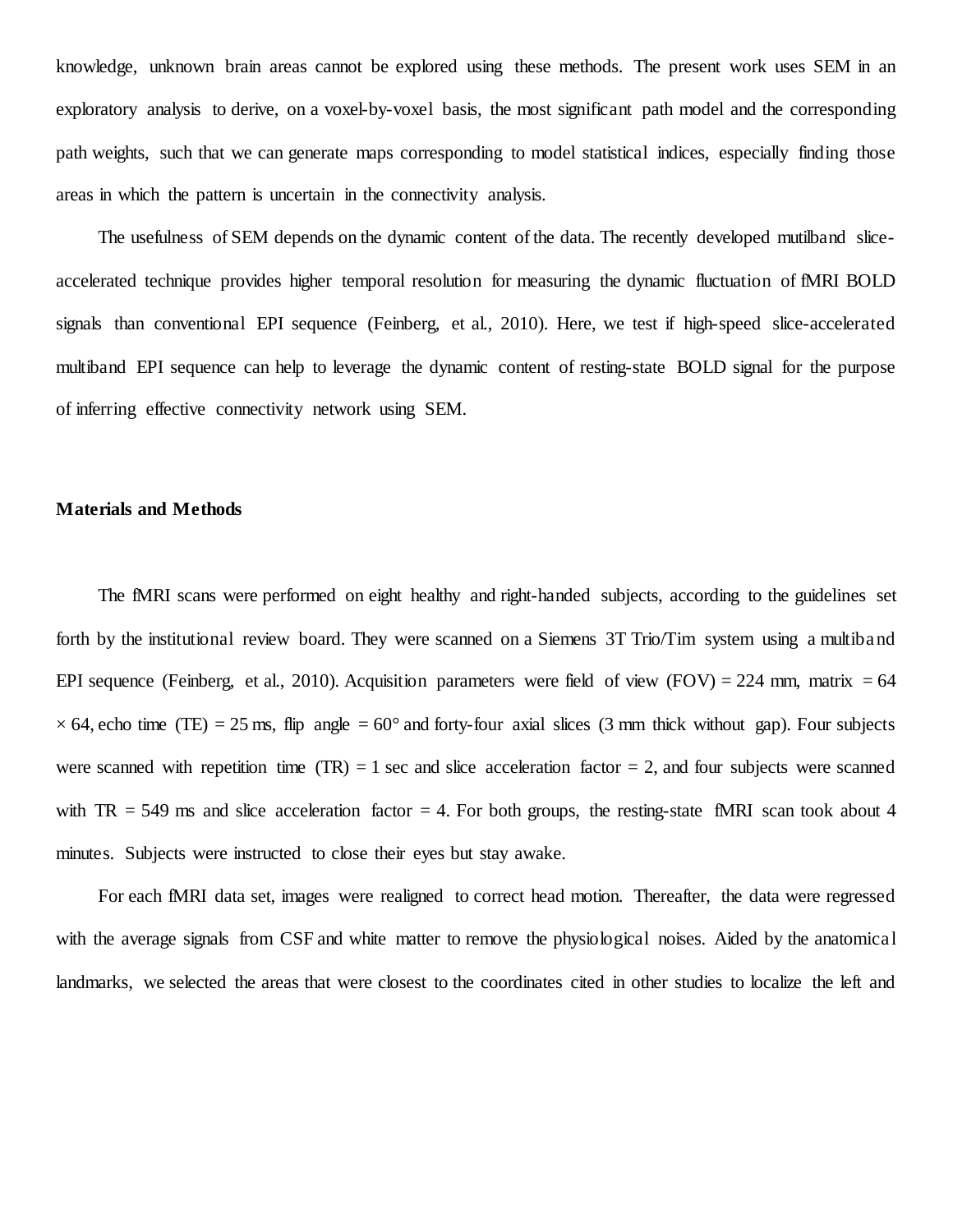right primary motor areas (L/R M1), the posterior cingulate cortex (PCC) and inferior parietal lobules (IPL) as ROIs. The time series of the voxels from each subject's identified ROIs were first averaged, and then normalized into percentage scale by subtracting and dividing by the mean. To explain the whole analysis procedure, we will start with one model as an example. In this model, two pathways start from the unknown region to LM1 and RM1 areas (Figure 1, Right Model) for the detection of sensory-motor network. The normalized time courses from LM1 and RM1 areas were treated as two observed variables. The signal from each voxel within the brain except the marked LM1 and RM1 areas was regarded as the third observation in the current structural equation model, and was evaluated with the SEM statistics. The time series of each voxel as the third variable has a time shift ∆t iterated between 0, -1TR and -2TR. Another similar model in this study is: two pathways start from the unknown region to PCC and IPL areas (Figure 1, Left Model) for the detection of sensory-motor network. All these two models consists of two connections start from the unknown region to the two predefined ROIs.

For the assessment of the overall model fit, the goodness of fit index (GFI) and the adjusted goodness of fit index (AGFI) are the most commonly used fit indices in SEM analysis. For our purpose, AGFI is a more appropriate index of fit than GFI, in that AGFI accounts for the number of degrees of freedom in the model (see Equations (1) and (2); Byrne, 1994; Gerbing and Anderson, 1993; Hu and Bentler, 1999). These indices are derived by

$$
GFI = 1 - tr[(S^{-1}S - I)^2]/tr[(S^{-1}S)^2]
$$
\n(1)

where tr indicates the trace operation, S is the covariance matrix of signals, and S is the estimated S;

$$
AGFI = 1-[p(p+1)/2df](1-GFI)
$$
\n(2)

where p the number of observations, and df the degree of freedom in the model.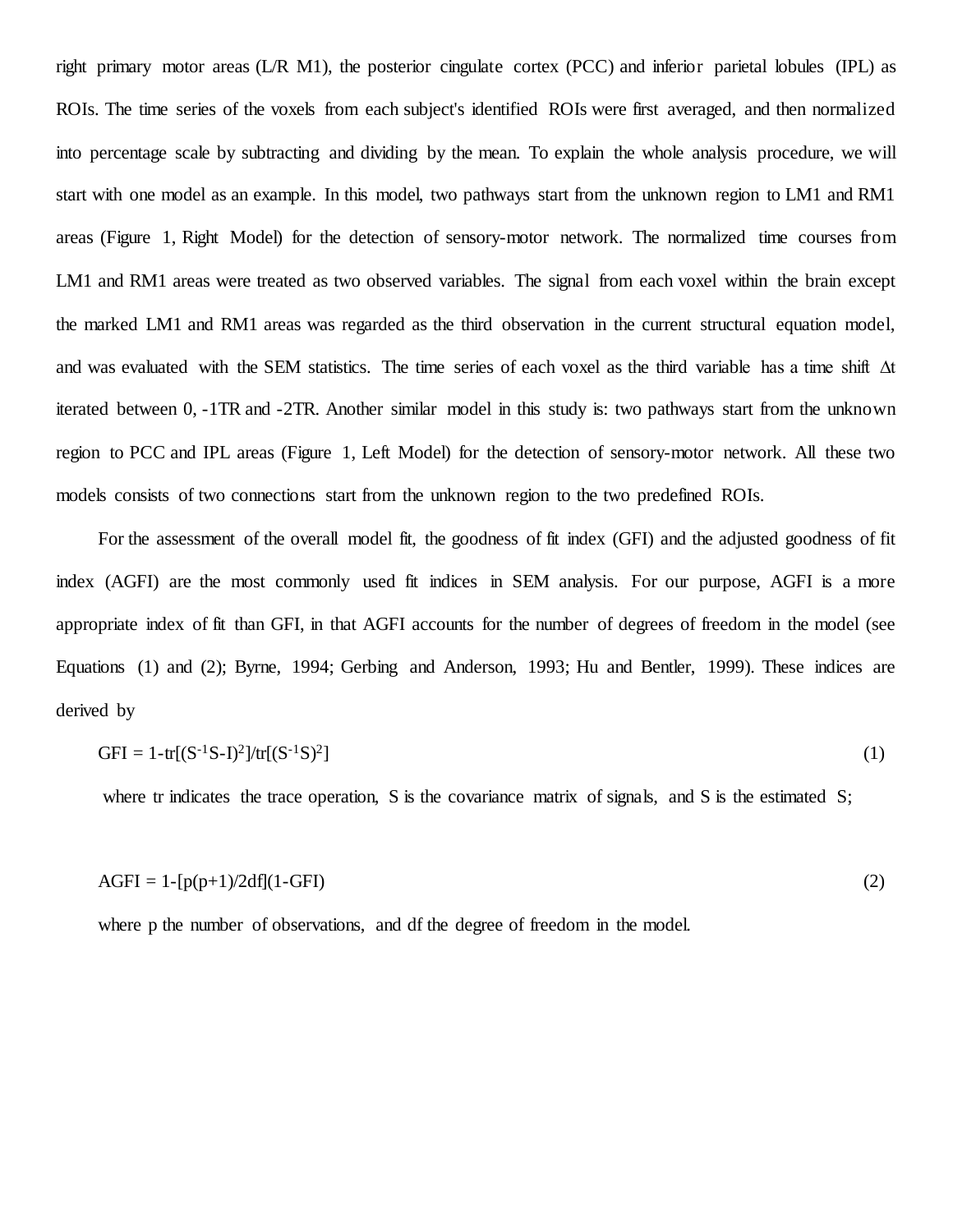The SEM software Lisrel 8 (Jöreskog and Sorbom, Scientific Software International Inc., Chicago, IL) was used to estimate the statistical significance of model fitting with the experimental data at each voxel. The AGFI value found in the SEM analysis was marked on the image voxel when two statistical significance thresholds in the model were reached at that point. First, a threshold of 0.90 was chosen for the overall model significance, represented by the AGFI. Second, the significance of each path, or the t-value of each estimated path coefficient in the model was thresholded at 1.96, which corresponds to a probability level of 0.05 for the given degrees of freedom. The algorithm was implemented in Matlab (MathWorks, Natick, MA). Thereafter the model fit indices were compared between connectivity maps obtained from different temporal resolution scans.

### **Results and Discussion**

The AGFI map from sensory-motor network were determined and displayed in Figure 1 (right). The results of fitting the sensory-motor network model to all eight subjects' data demonstrated significant AGFI areas located in supplementary motor area (SMA), which is consistent with the well-known anatomical model of the two pathways. Table 1 lists the results of two models fitting in eight subjects. Meanwhile, the default mode network model fit best in the medial prefrontal cortex (MPFC) for all eight subjects.

The connectivity maps were found to be reproducible across subjects at the higher temporal resolution (TR= 549 ms), but not at the lower temporal resolution (TR=1s). With the higher temporal resolution, these results are consistent with the neuroanatomical evidence and existing results from non-directional functional connectivity data. Parts of predefined ROIs shown in the connectivity map can be interpreted as direct interactions between the two ROIs, which is also often found in the previous studies of functional connectivity. The largest standardized residual (the latent variable) obtained from SEM fitting at lower temporal resolution is much larger than that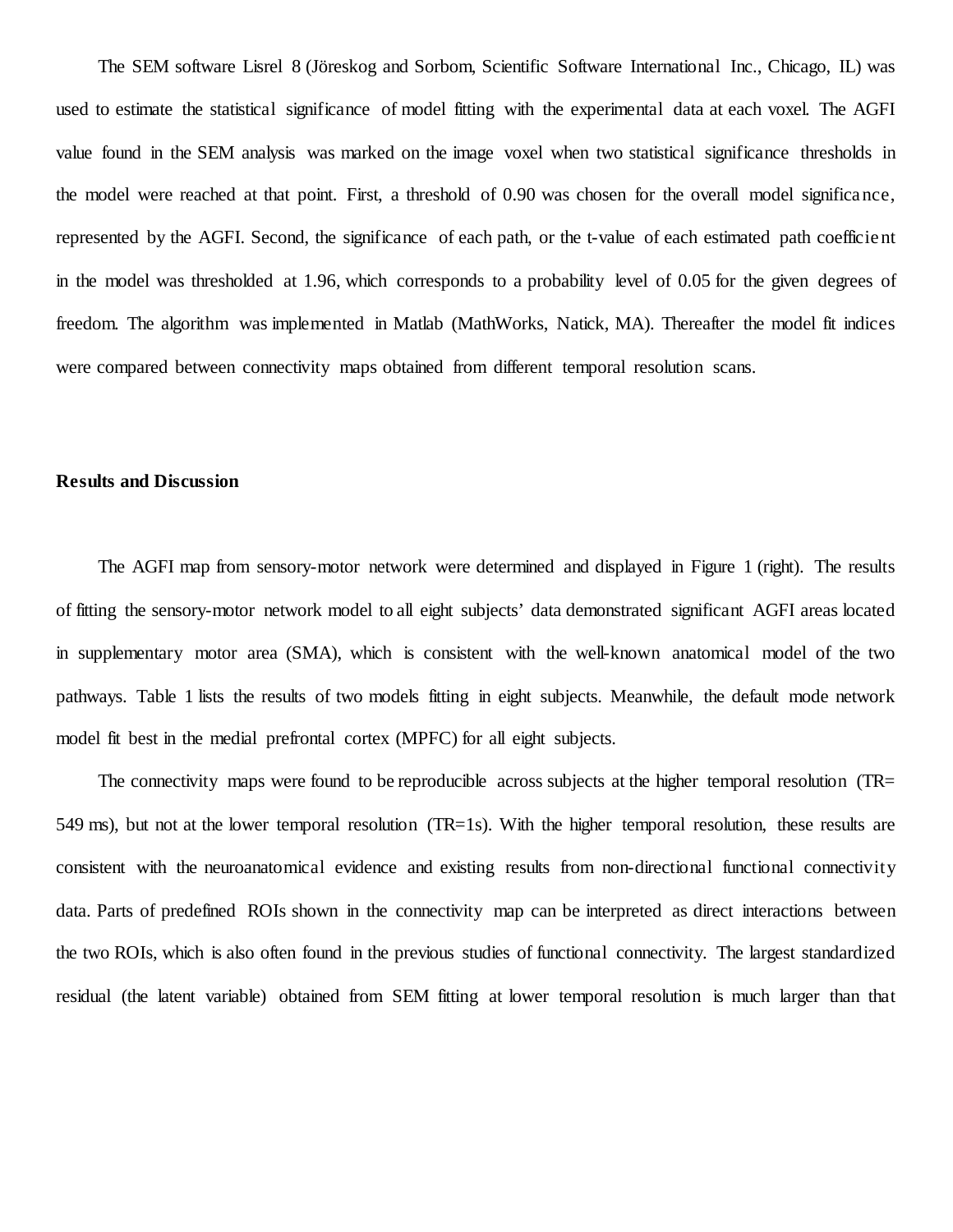obtained at higher temporal resolution (Table 1), which suggests high-temporal-resolution data enabled by multiband fMRI can provide more robust information about the dynamic characteristics of connectivity networks.

As described in the introduction, standard methods of analyzing BOLD fMRI are not suitable to make definitive conclusions regarding the causal connectivity based on the observed temporal differences in the fMRI activations as the hemodynamic response is too slow, while the cortical inter-connection exhibited by neurophysiological oscillation on the millisecond scale can be studied by EEG or MEG (Darvas et al., 2004; David et al., 2006). The SEM approach is also applicable in analyzing EEG or MEG data in this regard (Babiloni et al., 2003; Astolfi et al., 2005). However, in general, neither EEG nor MEG has sufficiently high spatial resolution to reveal detailed cortical pathways. Therefore, we propose based on our current results that fMRI can serve as a complementary method for studying neural functions and neural interactions at a high spatial resolutio n using voxel-by-voxel SEM, especially with multiband fMRI data.

In our present study, the SEM enabled the use of time series from various groups of voxels to predict the interconnection of pathways that correspond to the sensory-motor network and default-mode network. Simple ttests or cross correlation are insufficient to detect areas with a complex connectivity pattern. However, because the BOLD signal in particular areas, which have connections to any known areas, must follow a certain modulation, we can circumnavigate this problem by estimating different structural equation models. In this way, the present exploratory SEM application represents a new mapping method for revealing the causal influence of "latent" or "hidden" areas, and further provides information about the connectivity at each voxel.

The present approach of SEM analysis on the multiband fMRI data allows us to search the possible effective connections at each brain region directly from high temporal resolution signals. When several areas are involved in a network, which is often the case, the connections can become too complicated to be ascertained simply via correlation analysis. In contrast, SEM produces directional maps and estimations that circumvent this difficulty.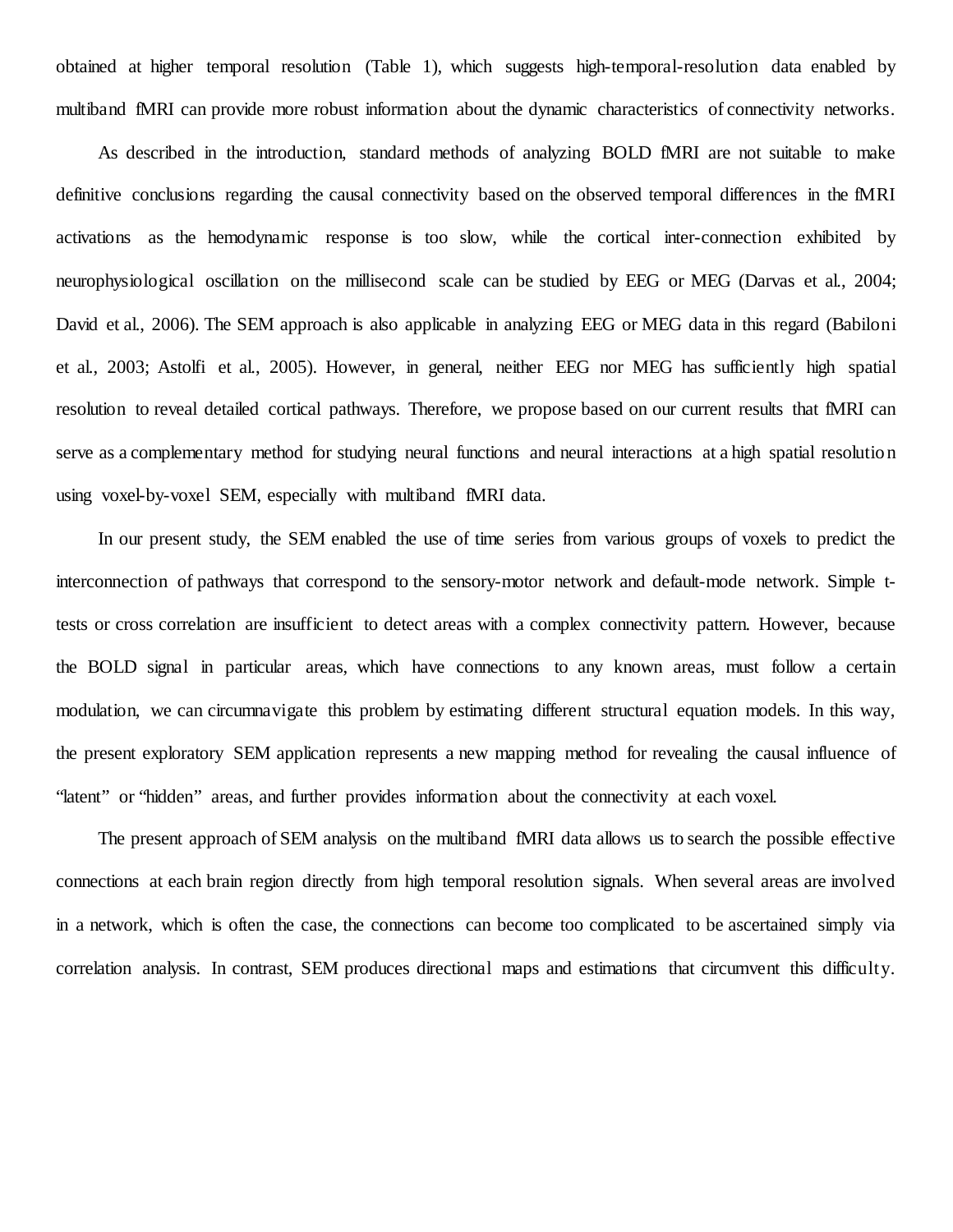Multiband fMRI enables data acquisition at high temporal resolution and allows more applications of SEM in inferring effective connectivity.

### **References**

- Astolfi, L., Cincotti, F., Babiloni, C., Carducci, F., Basilisco, A., Rossini, P.M., Salinari, S., Mattia, D., Cerutti, S., Dayan, D.B., Ding, L., Ni, Y., He, B., Babiloni, F., 2005. Estimation of the cortical connectivity by highresolution EEG and structural equation modeling: simulations and application to finger tapping data. IEEE Trans. Biomed. Eng. 52, 757–768.
- Büchel, C., Friston, K.J., 1997. Modulation of connectivity in visual pathways by attention: cortical interactio ns evaluated with structural equation modelling and fMRI. Cereb. Cortex 7, 768–778.
- Babiloni, F., Cincotti, F., Basilisco, A., Maso, E., Bufano, M., Babiloni, C., Carducci, F., Rossini, P., Cerutti, S., Rubin, D.B.D., 2003. Frontoparietal cortical networks revealed by structural equation modeling and high resolution EEG during a short term memory task. Proceedings of First International IEEE EMBS Conference on Neural Engineering, 20, pp. 79–82.
- Byrne, B.M., 1994. Structural equation modeling and EQS and EQS windows: basic concepts, applications, and programming. Sage Publications, Thousand Oaks, CA.
- Darvas, F., Pantazis, D., Kucukaltun-Yildirim, E., Leahy, R.M., 2004. Mapping human brain function with MEG and EEG: methods and validation. NeuroImage 23, S289–S299.
- David, O., Kiebel, S.J., Harrison, L.M., Mattout, J., Kilner, J.M., Friston, K.J., 2006. Dynamic causal modeling of evoked responses in EEG and MEG. NeuroImage 30, 1255–1272.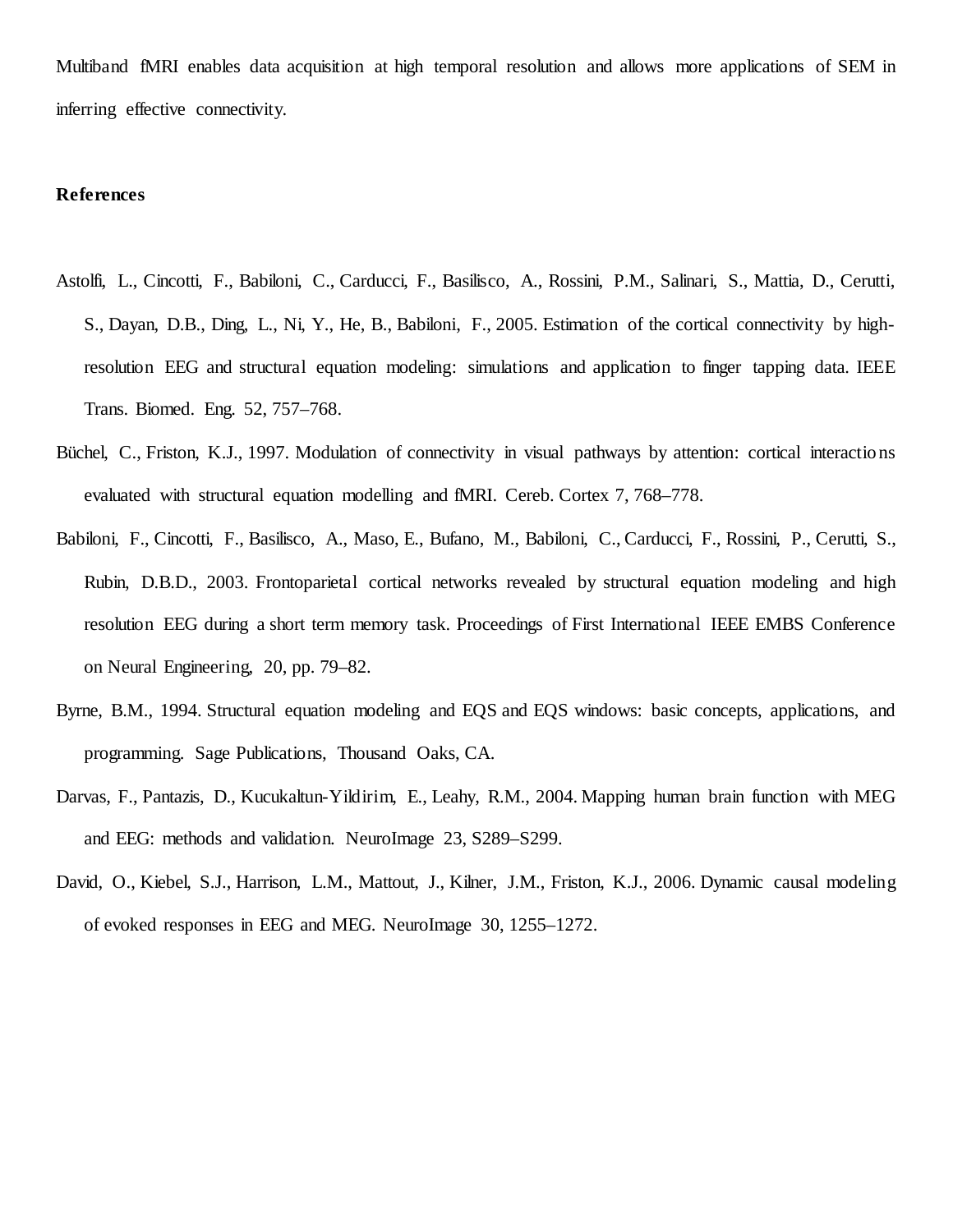- Feinberg, D.A., Moeller, S., Smith, S.M., Auerbach, E., Ramanna, E., Glasser, S., Miller, K.L., Ugurbil, K., Yacoub, E., 2010. Multiplexed echo planar imaging for sub-second whole brain fMRI and fast diffusion imaging. PLOS One 5(12), e15710.
- Gerbing, D., Anderson, J., 1993. Monte Carlo evaluations of goodness-of-fit indices. In: Bollen, K.A., Long, J.S. (Eds.), Testing Structural Equation Models. Sage Publications, Newbury Park, CA, pp. 40–65.
- Goncalves, M.S., Hall, D.A., 2003. Connectivity analysis with structural equation modelling: an example of the effects of voxel selection. NeuroImage 20, 1455–1467.
- Hu, L., Bentler, P.M., 1999. Cutoff criteria for fit indexes in covariance structure analysis: conventional criteria versus new alternatives. Struct. Equ. Modeling 6, 1–55.
- McIntosh, A.R., Gonzalez-Lima, F., 1994. Structural equation modeling and its application to network analysis in functional brain imaging. Hum. Brain Mapp. 2, 2–22.
- Penny, W.D., Stephan, K.E., Mechelli, A., Friston, K.J., 2004. Modelling functional integration: a comparison of structural equation and dynamic causal models. NeuroImage 23, S264–S274.
- Smith, J.F., Chen, K., Johnson, S., Morrone-Strupinsky, J., Reiman, E.M., Eric, M., Nelson, A., Moeller, J.R., Alexander, G.E., 2006. Network analysis of single-subject fMRI during a finger opposition task. NeuroImage 32, 325–332.
- Zhuang, J., LaConte, S., Peltier, S., Zhang, K., Hu, X., 2005. Connectivity exploration with structural equation modeling: an fMRI study of bimanual motor coordination. NeuroImage 25, 462–470.
- Zhuang, J., Peltier, S., He. S., LaConte, S., Hu, X., 2008. Mapping the connectivity with structural equation modeling in an fMRI study of shape-from-motion task. NeuroImage 42, 799–806.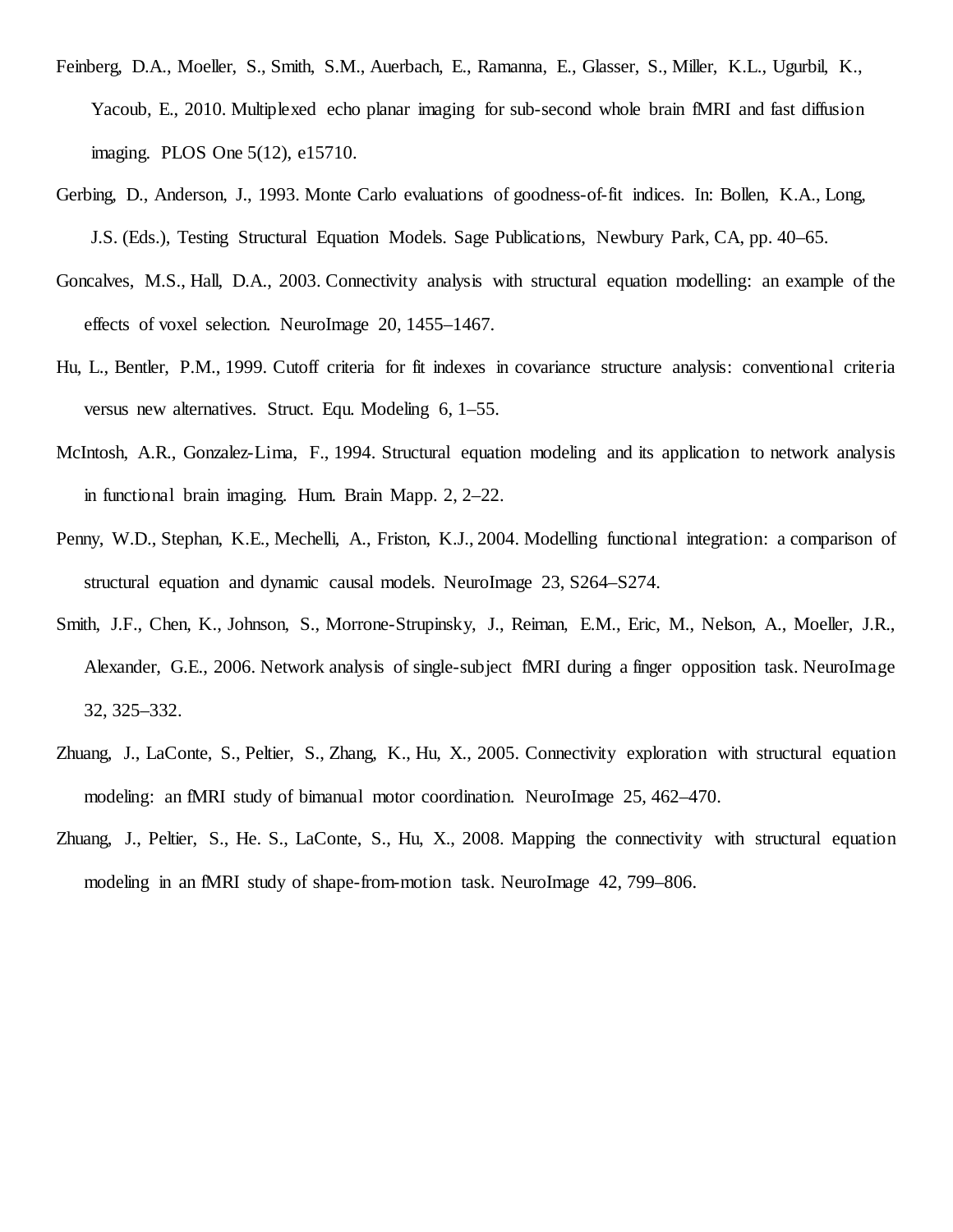| $TR \text{ (ms)}$            | 549                | <b>1000</b>        |
|------------------------------|--------------------|--------------------|
| <b>Sensory-motor Network</b> | 0.0154<br>(0.0083) | 0.0346<br>(0.0104) |
| <b>Default-mode Network</b>  | 0.0181<br>(0.0096) | 0.0579<br>(0.0133) |

Table 1. Largest standardized residual averaged (and its standard deviation) from SEM fittings at each network and each scan.